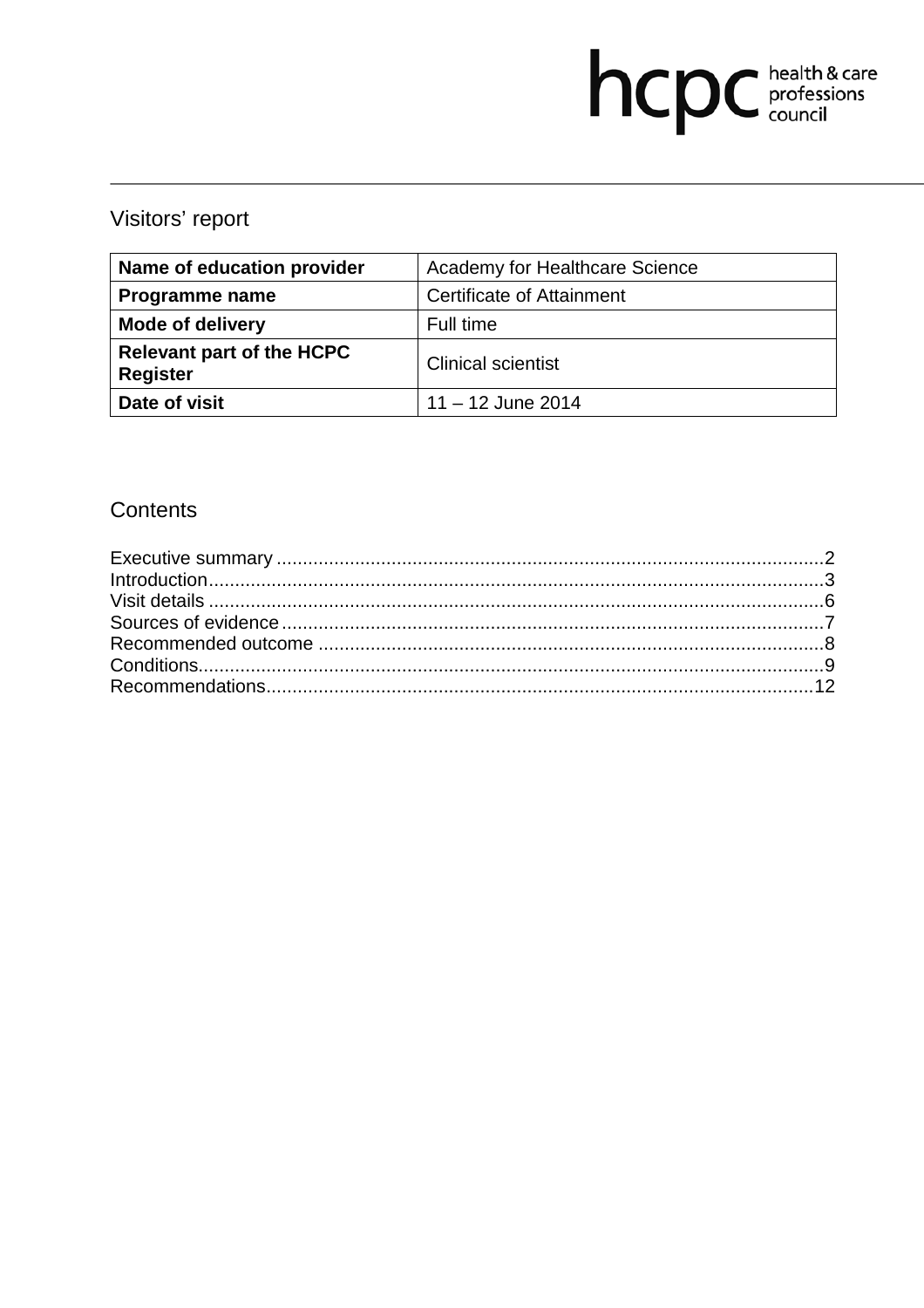## Executive summary

The Health and Care Professions Council (HCPC) approve educational programmes in the UK which health and care professionals must complete before they can apply to be registered with us. We are a statutory regulator and our main aim is to protect the public. We currently regulate 16 professions. All of these professions have at least one professional title which is protected by law. This means that anyone using the title clinical scientist must be registered with us. The HCPC keep a register of health and care professionals who meet our standards for their training, professional skills, behaviour and health.

The visitors' report which follows outlines the recommended outcome made by the visitors on the ongoing approval of the programme. This recommended outcome was accepted by the Education and Training Committee (Committee) on 26 August 2014. At the Committee meeting, the ongoing approval of the programme was re-confirmed. This means that the education provider has met the conditions outlined in this report and that the programme meets our standards of education and training (SETs) and ensures that those who complete it meet our standards of proficiency (SOPs) for their part of the Register. The programme is now granted open ended approval, subject to satisfactory monitoring.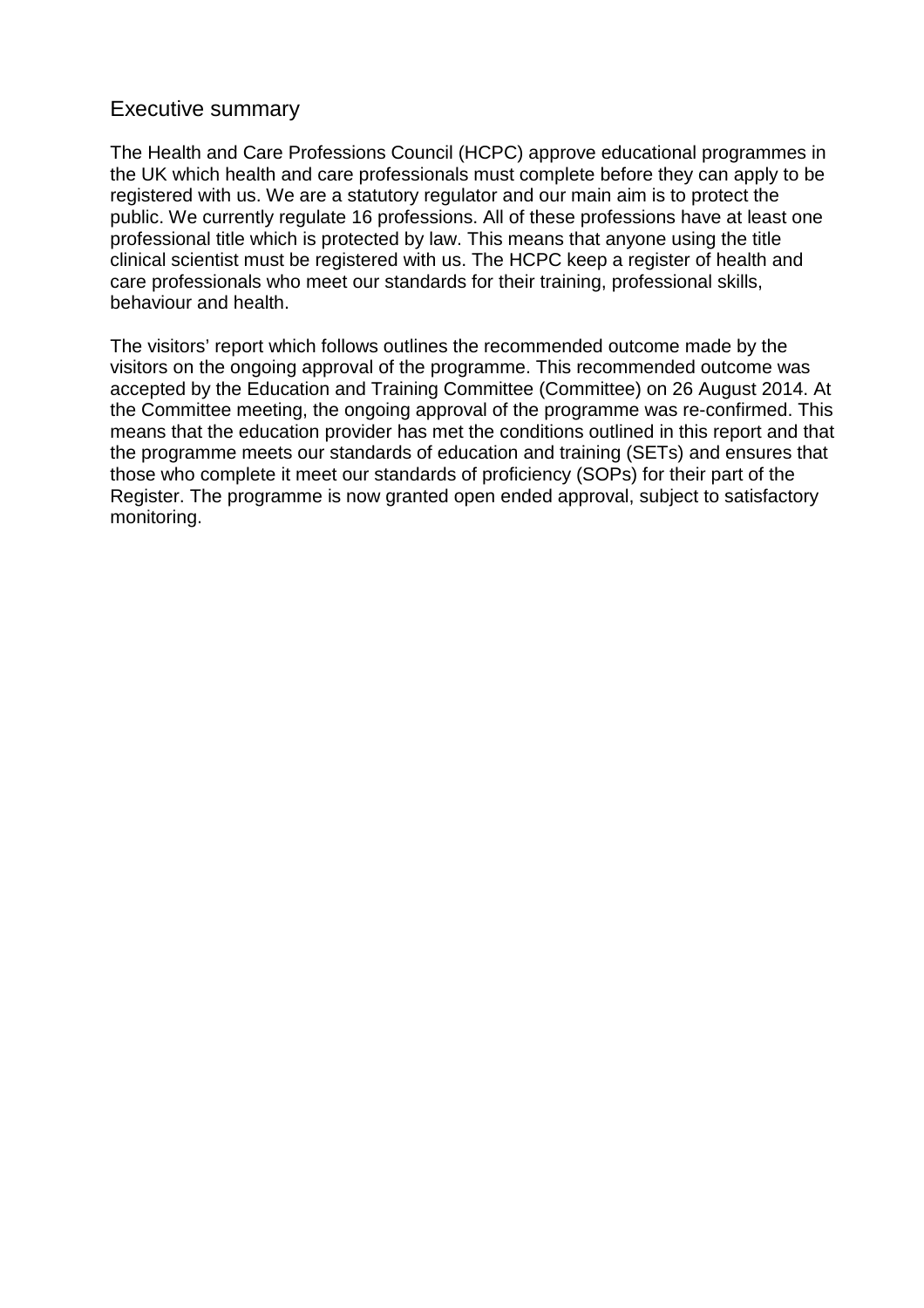# Introduction

The HCPC visited the programme at the education provider to consider major changes proposed to the programme. The major change affected the following standards programme management and resources, curriculum and assessment. The changes primarily fell within the following themes:

- the development of two new specialist areas (Critical care science and Reconstructive science); and
- governance changes related to the organisations involved in the delivery of the programme.

The programme was already approved by the HCPC and this visit assessed whether the programme continued to meet the standards of education and training (SETs) and continued to ensure that those who complete the programme meet the standards of proficiency (SOPs) for their part of the Register.

This visit was an HCPC only visit. The education provider did not validate or review the programme at the visit and the professional body did not consider their accreditation of the programme. The education provider supplied an independent chair and secretary for the visit. The visit also considered a different programme – the Certificate of Equivalence. A separate visitors' report exists for this programme.

The Academy for Healthcare Science (AHCS) awards the Certificate of Attainment to individuals who have successfully completed the academic and work-based learning elements of the Scientific Training Programme (STP). The Certificate of Attainment is an approved programme and leads to eligibility to apply for registration and inclusion on the HCPC Register. The HCPC therefore regard the AHCS as the education provider.

The STP was developed as part of the Modernising Scientific Careers: The UK way forward policy and comprises of an academic award (MSc in Clinical Science) with a period of work-based learning.

Figure 1 below provides a simplification of the organisations involved in the delivery of the Certificate of Attainment. In summary, the changes which have occurred are that from the 1 April 2013, the NSHCS became part of Higher Education England (HEE). On the 1 April 2014, the quality assurance of the academic element of the STP moved from the HEE's Modernising Scientific Careers Team (MSC) to the NSHCS.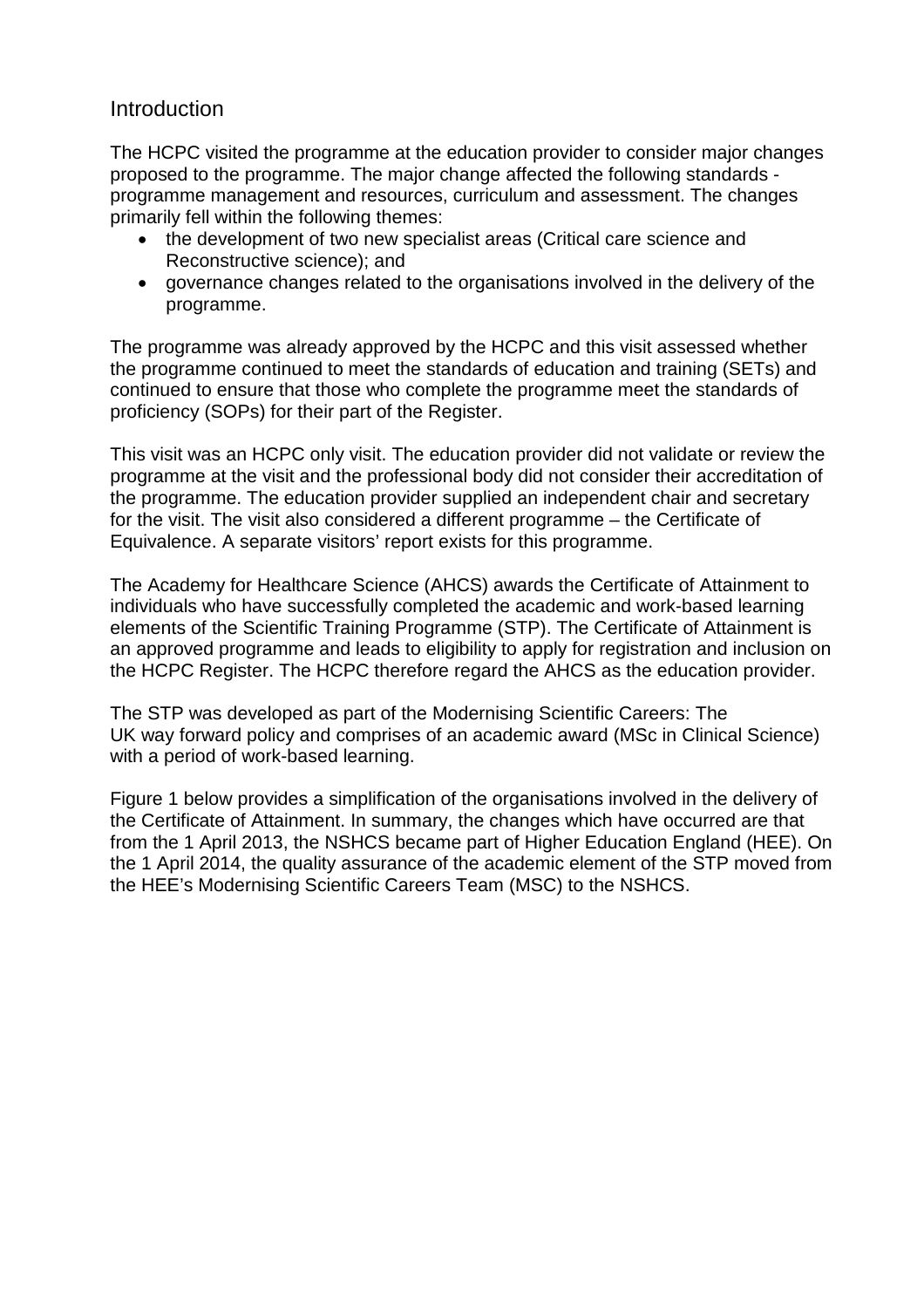Figure 1: Illustration of the organisations involved in the delivery and assessment of the Certificate of Attainment



The education provider mapped the learning outcomes and competencies of the STP against the HCPC SOPs. The assessment processes are quality assured through the accreditation processes undertaken by the NSHCS for the academic learning and workbased learning elements.

The education provider's role is to work with the NSHCS to bring together the academic and work-based learning elements of the STP and award the Certificate of Attainment. Accordingly, the education provider has expressed confidence that anyone receiving the Certificate of Attainment will have demonstrated an ability to meet the SOPs for the profession.

The approval process for the approval of the Certificate of Attainment was formed of two stages. The first stage of the approval process allowed HCPC visitors to review the documentation related to the STP for Critical care science and Reconstructive science submitted by the education provider. Visitors from each of the specialist areas reviewed the competencies to ensure that they were linked to Clinical scientist SOPs in ways relevant to the specialism. For this first stage, HCPC visitors did not attend the AHCS offices. The stage 1 assessment was undertaken on 1 May 2014 and outcomes forwarded to the education provider shortly afterwards. The outcomes of the stage 1 assessment for Critical care science and Reconstructive science are included as Appendix 1of this report.

Stage 1 reviewed documentation relating to the learning outcomes, indicative content and competences of the academic and work-based learning elements of the STP.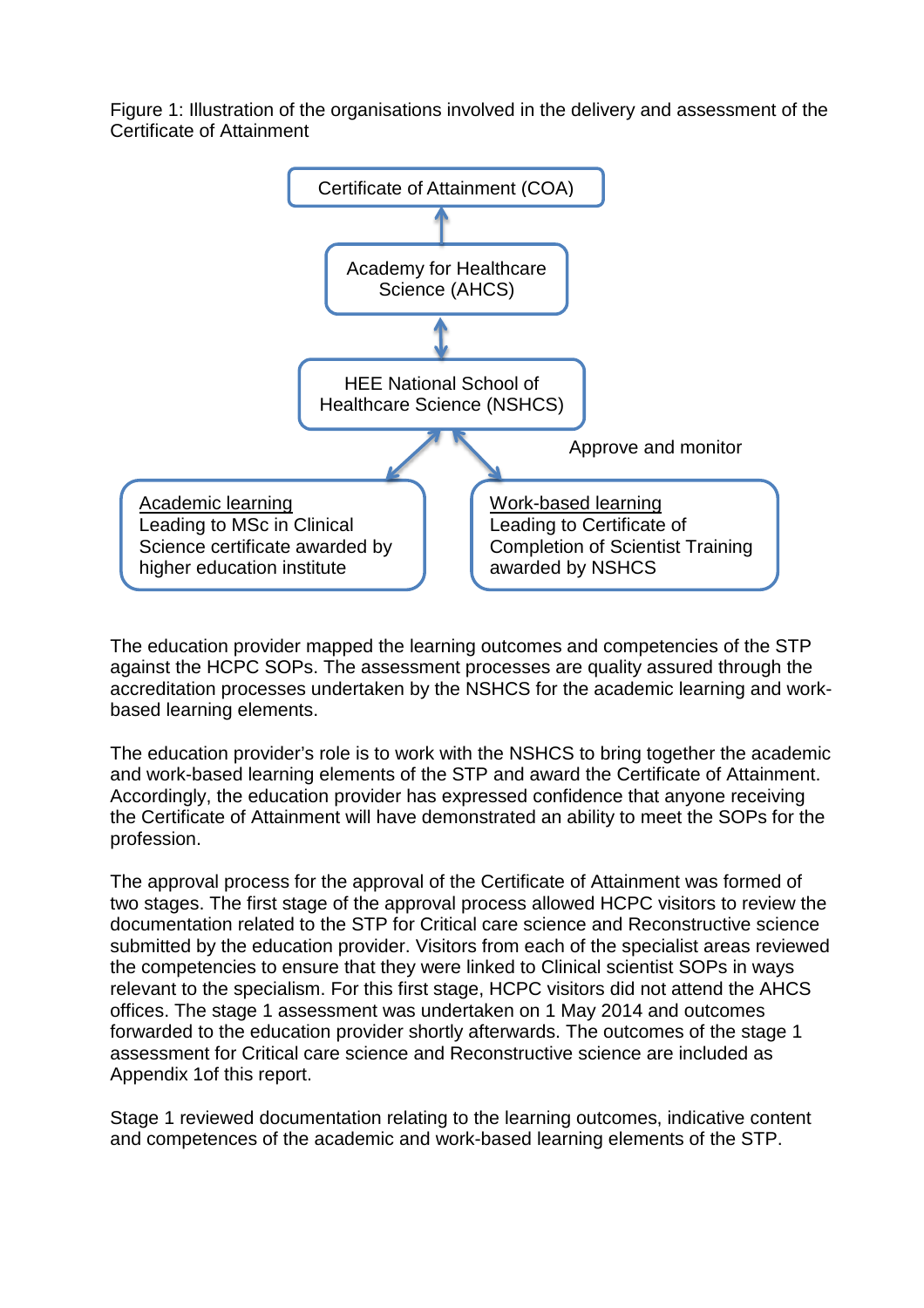The second stage of the approval process took the form of a visit to meet the stakeholders involved with the delivery of the STP and Certificate of Attainment. The visit reviewed how the SETs continue to be met by the programme.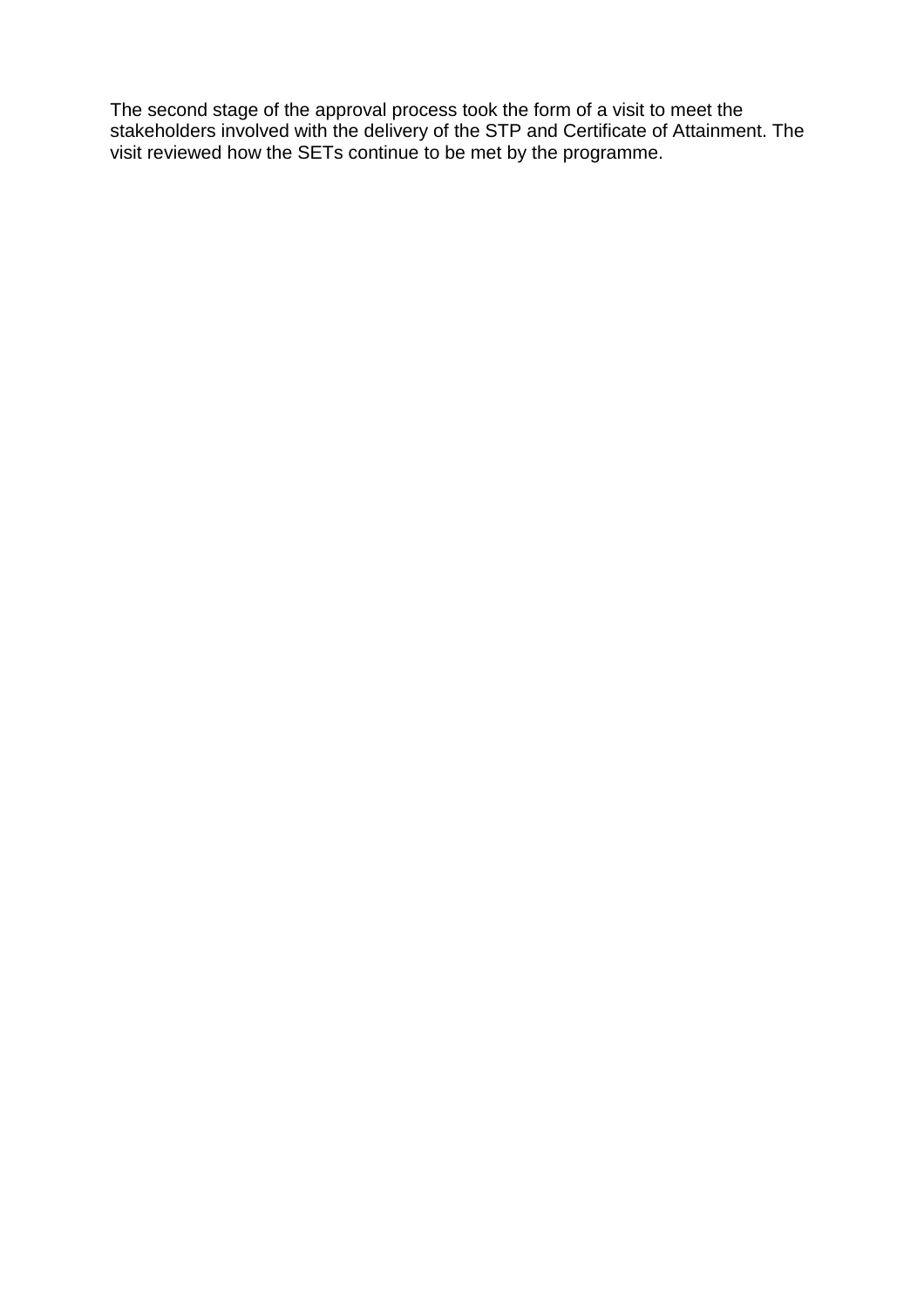# Visit details

| Name of HCPC visitors and profession                       | <b>Patrick Kimmitt (Clinical scientist)</b><br>Melvyn Myers (Clinical scientist)<br>William Gilmore (Biomedical scientist) |
|------------------------------------------------------------|----------------------------------------------------------------------------------------------------------------------------|
| HCPC executive officer (in attendance)                     | <b>Tracey Samuel-Smith</b>                                                                                                 |
| <b>HCPC</b> observer                                       | <b>Hollie Latham</b>                                                                                                       |
| Proposed student numbers                                   | Approximately 260 across all the<br>specialisms                                                                            |
| First approved intake                                      | October 2012                                                                                                               |
| Effective date that programme approval<br>reconfirmed from | September 2014                                                                                                             |
| Chair                                                      | Pat Oakley (Kings College London)                                                                                          |
| Secretary                                                  | Suzie Normanton (Academy for Healthcare<br>Science)                                                                        |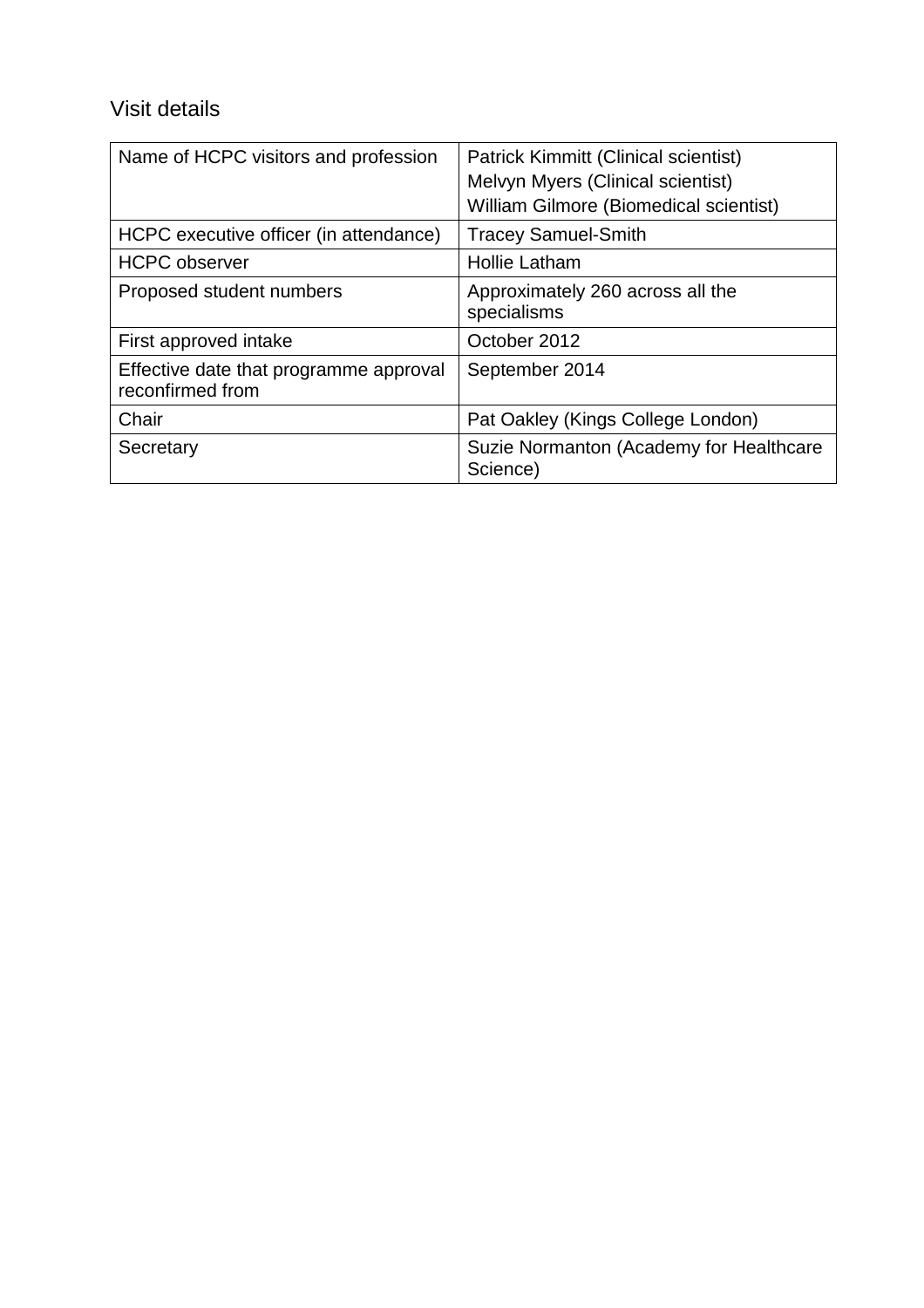# Sources of evidence

Prior to the visit the HCPC reviewed the documentation detailed below, sent by the education provider:

|                                                                                       | Yes | <b>No</b> | N/A |
|---------------------------------------------------------------------------------------|-----|-----------|-----|
| Programme specification                                                               |     |           |     |
| Descriptions of the modules                                                           |     |           |     |
| Mapping document providing evidence of how the<br>education provider has met the SETs |     |           |     |
| Mapping document providing evidence of how the<br>education provider has met the SOPs |     |           |     |
| Practice placement handbook                                                           | IX  |           |     |
| Student handbook                                                                      |     |           |     |
| Curriculum vitae for relevant staff                                                   |     |           |     |
| External examiners' reports from the last two years                                   |     |           |     |
| Admissions documentation                                                              |     |           |     |
| Higher Education Institution guide for the approval and<br>monitoring processes       |     |           |     |
| Work-based learning guide for the approval and<br>monitoring processes                |     |           |     |
| <b>Good Scientific Practice</b>                                                       |     |           |     |

The HCPC did not review the external examiners reports prior to the visit as the education provider did not submit it.

The HCPC did not review the programme specification prior to the visit as a programme specification has not been created for this award type.

During the visit the HCPC saw the following groups or facilities:

|                                                                                                  | Yes | <b>No</b> | N/A |
|--------------------------------------------------------------------------------------------------|-----|-----------|-----|
| Senior managers of the education provider with<br>responsibility for resources for the programme |     |           |     |
| Programme team                                                                                   |     |           |     |
| Placements providers and educators / mentors                                                     |     |           |     |
| <b>Students</b>                                                                                  |     |           |     |
| Learning resources                                                                               |     |           |     |
| Specialist teaching accommodation<br>(eg specialist laboratories and teaching rooms)             |     |           |     |

The HCPC did not review the learning resources or any specialist teaching accommodation as the training necessary to deliver the Certificate of Attainment is delivered by Higher Education Institutions and work-based learning providers.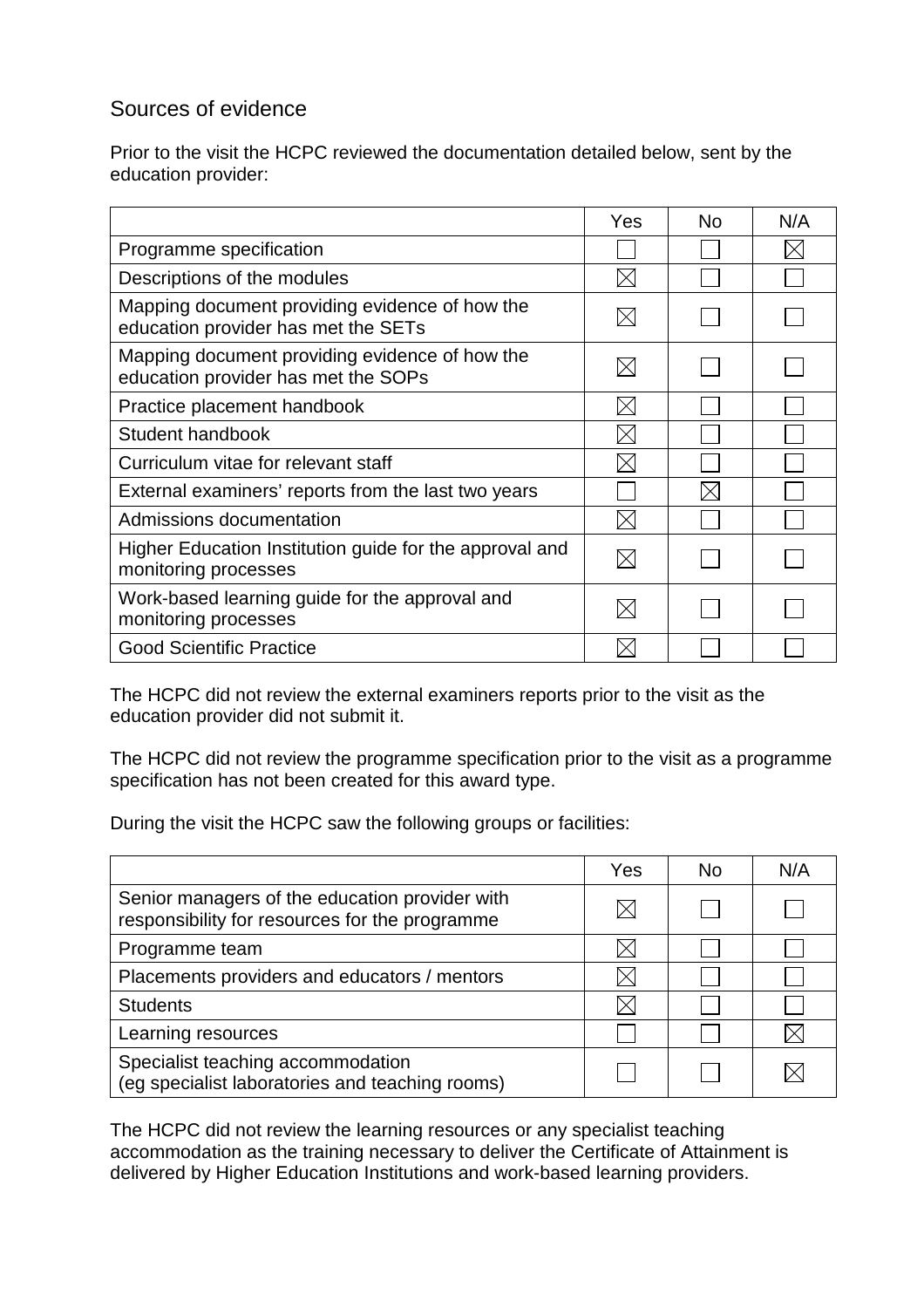### Recommended outcome

To recommend a programme for ongoing approval, the visitors must be assured that the programme meets all of the standards of education and training (SETs) and that those who complete the programme meet our standards of proficiency (SOPs) for their part of the Register.

The visitors agreed to recommend to the Education and Training Committee that a number of conditions are set on the programme, all of which must be met before the programme can be approved.

The visitors agreed that 42 of the SETs have been met and that conditions should be set on the remaining five SETs.

Conditions are requirements that the education provider must meet before the programme can be recommended for ongoing approval. Conditions are set when certain standards of education and training have not been met or there is insufficient evidence of the standard being met.

The visitors have also made a recommendation for the programme. Recommendations are observations on the programme or education provider which do not need to be met before the programme is recommended for ongoing approval. Recommendations are normally set to encourage further enhancements to the programme and are normally set when it is felt that the particular standard of education and training has been met at, or just above the threshold level.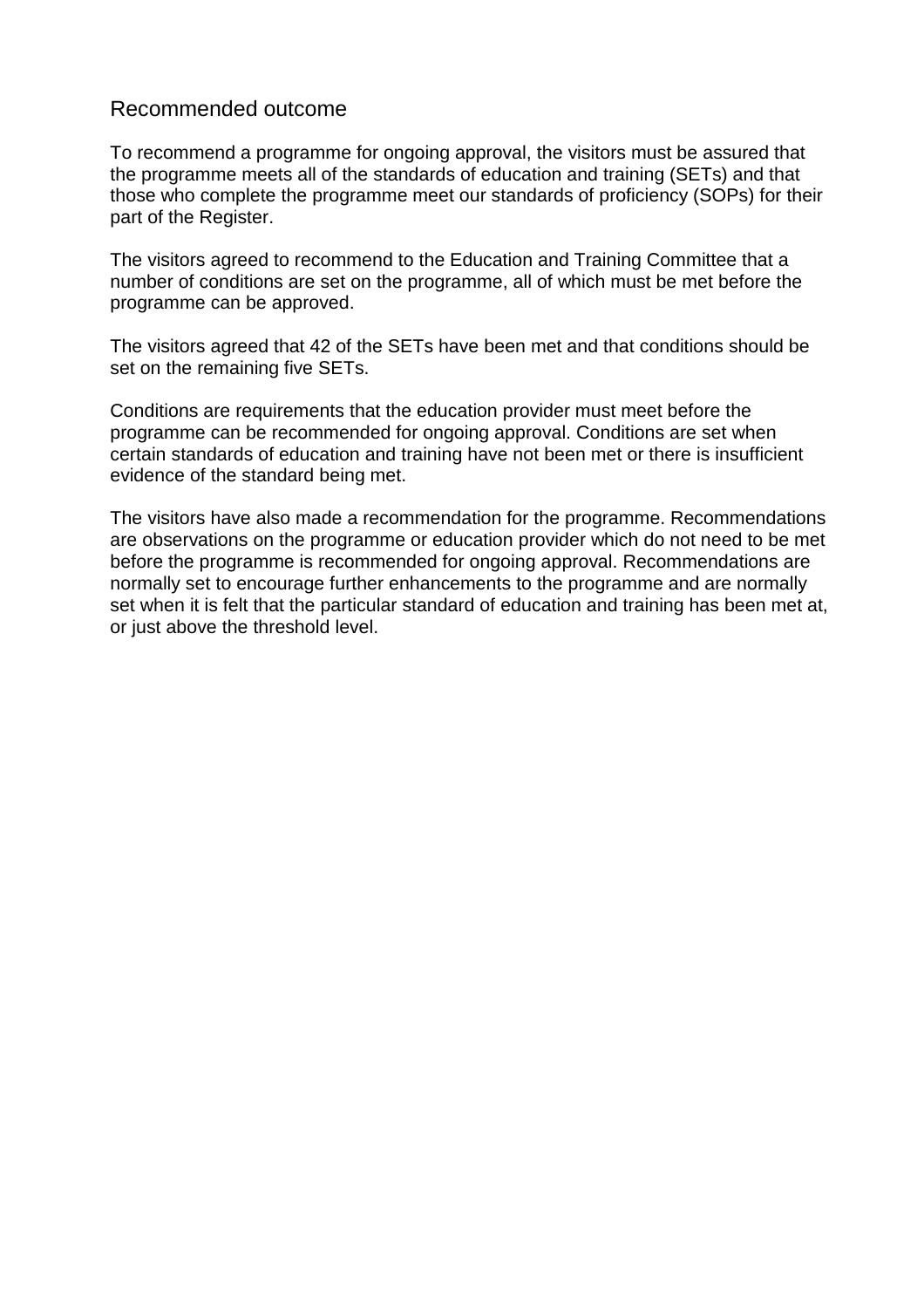# **Conditions**

### **3.2 The programme must be effectively managed.**

**Condition:** The education provider must revise programme documentation to reflect the latest governance arrangements applicable to the Certificate of Attainment.

**Reason:** During discussions with the senior, programme, MSC and NSHCS teams, the visitors learnt of the changes which had occurred to the governance of the programme since the initial visit in 2012. In April 2013, the MSC Team and NSHCS became part of HEE and in April 2014, the NSHCS took over responsibility for the approval and monitoring of the academic learning environments. The visitors were satisfied the governance changes were appropriate for the programme, but recognised the programme documentation did not fully reflect the changes. To avoid any confusion among the trainees, the visitors require the programme documentation to clearly outline the roles and responsibilities of the organisations currently involved in the delivery of the Certificate of Attainment. By reflecting the latest governance arrangements, the visitors would be satisfied this standard continues to be met.

#### **3.3 The programme must have regular monitoring and evaluation systems in place.**

**Condition:** The education provider must ensure regular external monitoring and evaluation systems are in place which cover all aspects of the programme.

**Reason:** With the senior and programme teams, the visitors discussed the monitoring and evaluation systems in place relating to the assessment of the academic and workbased learning environments. They also discussed the systems in place for the Objective Structured Final Assessment (OSFA). The visitors were satisfied these monitoring mechanisms were appropriate for the programme.

From the assessment regulations, the visitors learnt that "The AHCS appoints an external examiner to oversee the quality of assessment across the AHCS certification processes. The AHCS external examiner must be from the appropriate part of the HCPC register". The visitors did not receive a copy of the external examiner report or education providers response to this as part of the documentation submitted before the visit. In addition, the education provider confirmed there was no external monitoring and evaluation systems specifically of the processes used to determine whether trainees who have successfully completed the STP, achieve the Certificate of Attainment. The visitors recognised that the traditional higher education role of an external examiner within may be inappropriate for this model of education and training. However, it is important for there to be some form of external monitoring and evaluation of these processes to give the education provider oversight of the whole programme and allow them to fully evaluate the programme's effectiveness. In addition, the HCPC requires education providers to submit their external examiners reports and responses to them as part of the annual monitoring for the programme.

To ensure this standard continues to be met, the visitors require evidence of the regular external monitoring and evaluation systems of the processes used to determine whether trainees who have successfully completed the STP, achieve the Certificate of Attainment.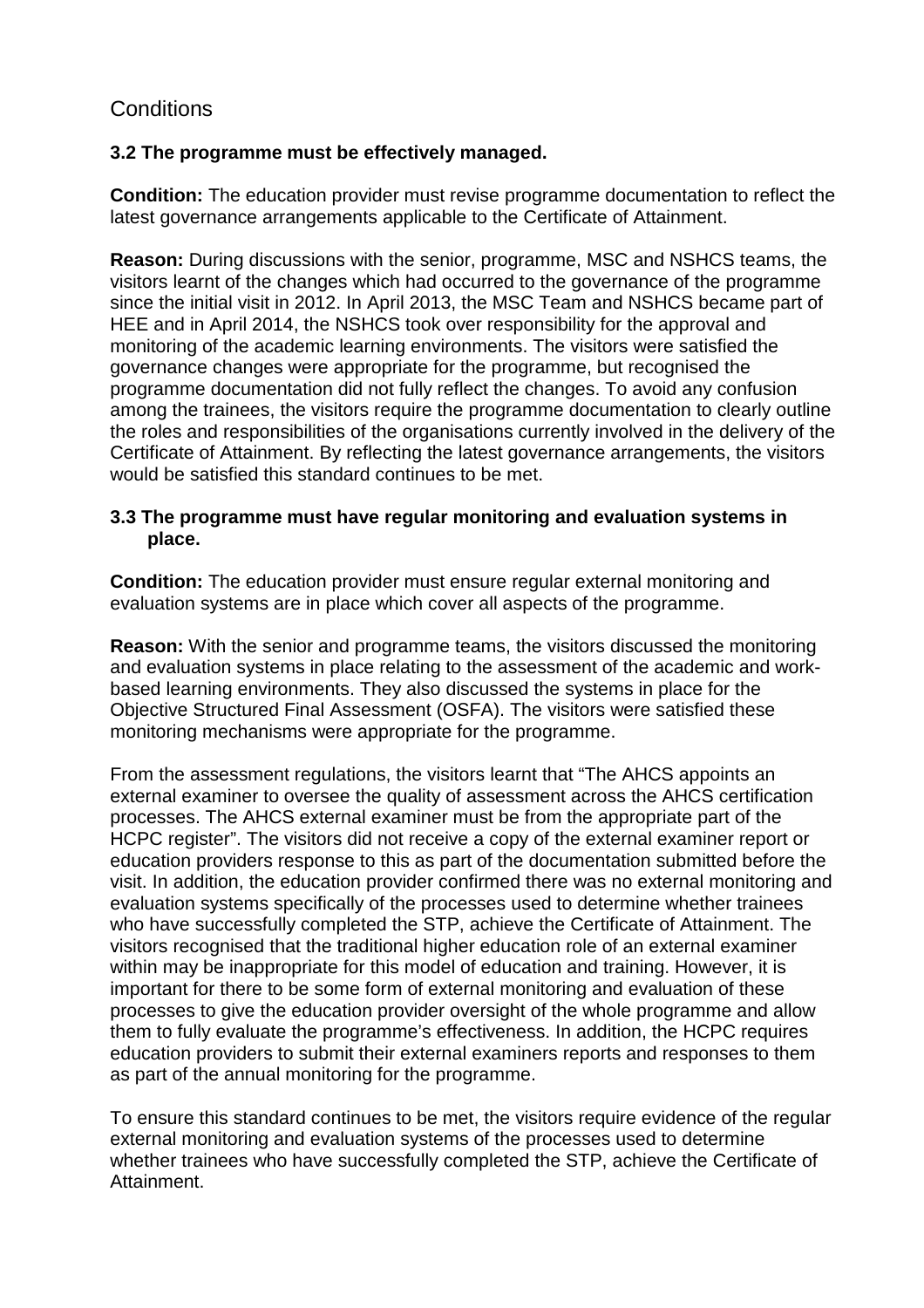#### **3.5 There must be an adequate number of appropriately qualified and experienced staff in place to deliver an effective programme.**

**Condition:** The education provider must demonstrate there will be an adequate number of appropriately qualified and experienced staff in place to undertake the accreditation and monitoring of the academic learning environments.

**Reason:** From discussions with the senior, programme and NSHCS teams, the visitors learnt about the change which took place in April 2014 which moved the accreditation and monitoring of the academic learning environments to the NSHCS. The visitors were confident the financial support was in place and the same processes used by the MSC Team to approve and accredit these environments were being adopted by the NSHCS. However, the visitors also learnt the NSHCS would employ new staff to undertake these activities. For this programme, it is important to ensure there will be an adequate number of appropriately qualified staff to ensure consistency and appropriateness in the accreditation and monitoring processes. The visitors therefore require further evidence to show how the education provider ensures the NSHCS has sufficient numbers of appropriately qualified and experienced staff to undertake the academic visits and monitoring in order for this standard to continue to be met.

#### **3.8 The resources to support student learning in all settings must be effectively used.**

**Condition:** The education provider must revise programme documentation to ensure it accurately reflects the current landscape of regulation for clinical scientists.

**Reason:** The visitors noted in the programme documentation submitted by the education provider several instances of inaccurate terminology associated with the HCPC. For example, page 16 of the Frequently Asked Questions for Applicants states ''…a Certificate of Attainment which will lead to registration as a Clinical Scientist with the Health and Care Professions Council (HCPC)" and page 24 of the NHS Scientist Training Programme Trainee Handbook 2013 states "…a Certificate of Attainment from the AHCS and will be eligible to register with the HCPC as a clinical scientist". These are inaccurate as students are eligible to apply for registration but this does not necessarily mean they will be registered, as the HCPC performs a health and character test at the point of registration. It is important trainees are equipped with accurate information. To ensure students are not unintentionally misinformed about the role of HCPC, the visitors require the education provider revises the programme documentation to correct all instances of inaccurate terminology. In this way the visitors can determine how the resources to support student learning continue to be effectively used.

#### **6.6 There must be effective monitoring and evaluation mechanisms in place to ensure appropriate standards in the assessment.**

**Condition:** The education provider must demonstrate how the processes used to determine whether trainees who have successfully completed the STP achieve the Certificate of Attainment are externally moderated.

**Reason:** With the senior and programme teams, the visitors discussed the monitoring and evaluation systems in place relating to the assessment of the academic and workbased learning environments. They also discussed the systems in place for the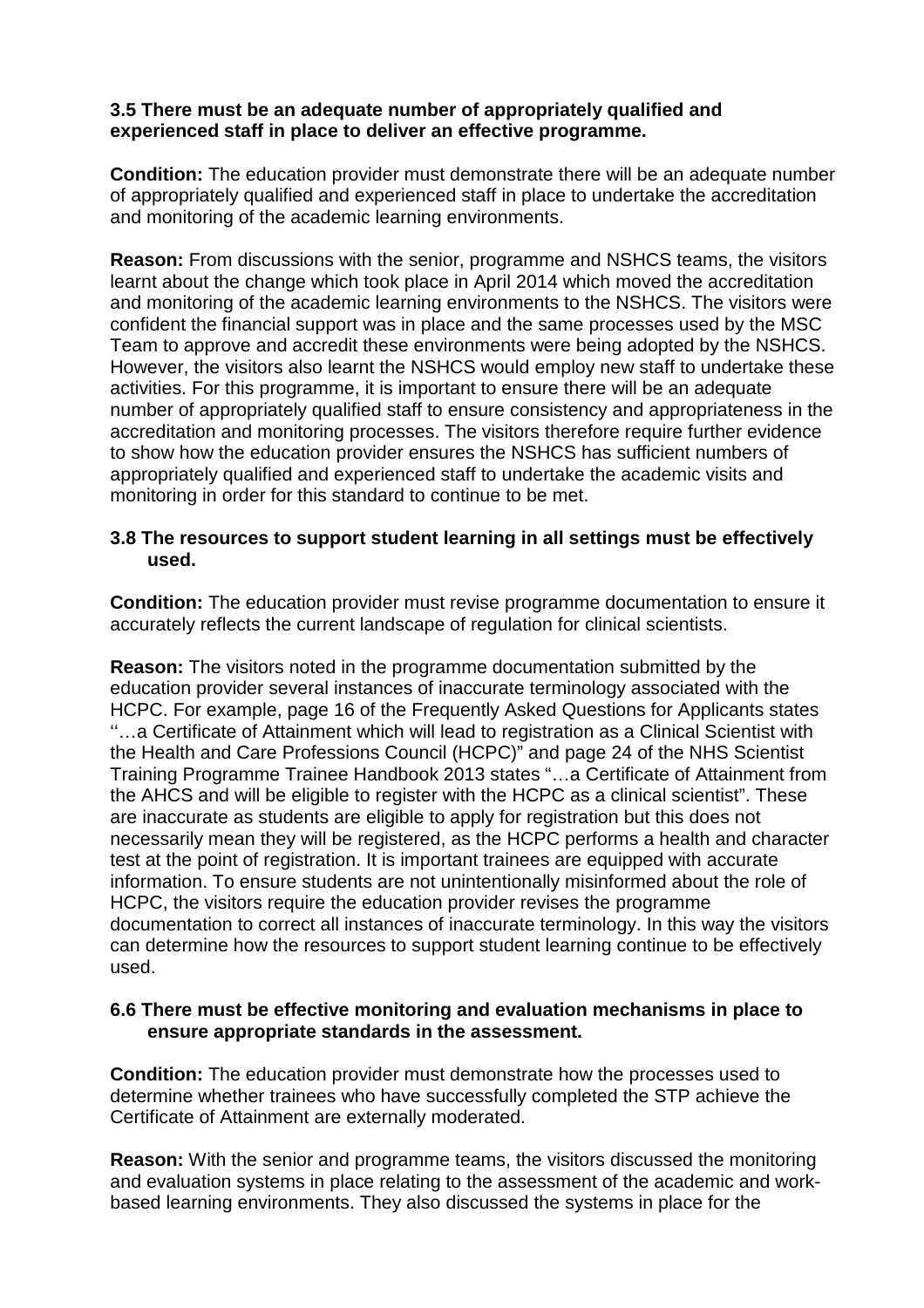Objective Structured Final Assessment (OSFA). The visitors were satisfied these monitoring mechanisms were appropriate for the programme.

From the assessment regulations, the visitors learnt that "The AHCS appoints an external examiner to oversee the quality of assessment across the AHCS certification processes. The AHCS external examiner must be from the appropriate part of the HCPC register". The visitors did not receive a copy of the external examiner report or education providers response to this as part of the documentation submitted before the visit. From the discussions, the visitors could not identify any external monitoring and evaluation systems specifically related to the processes used to determine whether trainees who have successfully completed the STP achieve the Certificate of Attainment. Nor could they identify how any feedback gained through such a mechanism would feed into the programmes internal review. The visitors recognised that the traditional role of an external examiner may not be appropriate for this model of education and training. However, they felt it was important for there to be some form of external monitoring of these processes to ensure they are appropriate and consistently implemented and any areas for development are identified and fed back to the programme team. The visitors therefore require further evidence to ensure this standard continues to be met.